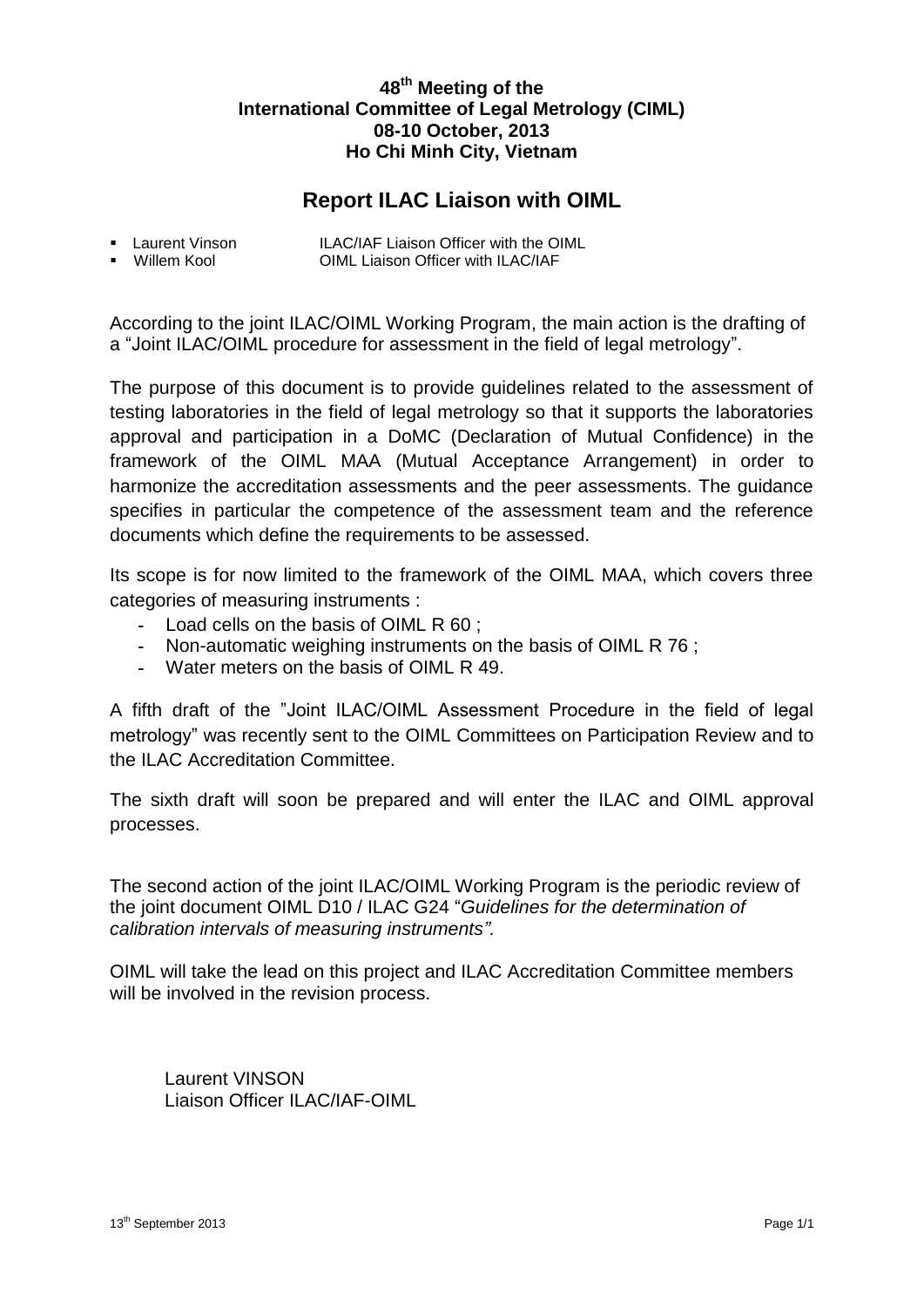# **International Laboratory Accreditation Cooperation Report**

# **48th CIML Meeting - 8 to 10 Otober 2013**

# **Ho Chi Minh City, Vietnam**

I am pleased to be able to commence this ILAC update with the announcement that the ILAC Mutual Recognition Arrangement was extended to include the accreditation of inspection bodies, during the ILAC Arrangement Council meeting on 24 October 2012. The formal signing ceremony took place at the Gala Dinner, held in conjunction with the ILAC/IAF Annual meetings in Rio de Janeiro, Brazil on 25 October 2012.

Congratulations to the three Recognised Regional Cooperation Bodies, APLAC, EA and IAAC and to the individual accreditation body members who have signed the ILAC MRA for Inspection.

Thank you to all those people who worked very hard in the lead up to the meetings in Rio de Janeiro, in order to make it possible for the ILAC MRA to be extended to include the accreditation of inspection bodies.

### **ILAC Meetings**

The annual meetings for 2012 were hosted by our colleagues from CGCRE in Rio de Janeiro, Brazil between 17 and 26 October 2012. The meetings were very productive and saw the introduction of a new session specifically designed to provide information about the structure and operation of ILAC and IAF, for new members and delegates. The orientation session was very well received by those who attended and it was agreed that this session would be included in the program for the 2013 meetings. Special thanks go to our colleagues from CGCRE, for the excellent facilities and arrangements provided throughout the meetings.

The 2013 mid-year meetings were held in April/May, in Frankfurt, Germany. These meetings were very successful and in particular our thanks go to Chantel Beaupre, the conference organiser who did a fantastic job!

Information about other ILAC Committee meetings can be found in the Accreditation Calendar of Events on the ILAC website under the Events tab.

The annual meetings for 2013 are being hosted in Seoul, Korea by the Korean Agency for Technology and Standards (KATS) – (Korea Laboratory Accreditation Scheme (KOLAS) & Korea Accreditation System (KAS)) and the dates are 16 – 25 October 2013. The meeting website is now available for members to register and make accommodation bookings at [http://www.iafilac2013.org/.](http://www.iafilac2013.org/)

The dates for the 2014 mid-year meetings are set as 23 April – 29 April, in Frankfurt, Germany.

#### **The ILAC Arrangement**

As at 18 September 2013, there were **83 Signatories** (Full Members) to the ILAC Arrangement, representing **68 economies.**

Following the publication of *ILAC R6:07/2012 Structure of the ILAC Mutual Recognition Arrangement and Procedure for Expansion of the Scope of the ILAC Arrangement,* ILAC has produced new signature sheets for the ILAC Full Members (MRA Signatories) to sign. The new signature sheets list both the conformity assessment activity and the associated generic normative document for which each member is recognised under the ILAC MRA. Members involved in the signing ceremony in Rio de Janeiro in October have received a copy of the new signature sheet and the distribution of the new signature sheets to the remaining ILAC Full Members has subsequently been completed.

There are currently 52 ILAC Full Members that have signed Licensing Agreements with ILAC, for the use of the Combined MRA Mark (the Combined MRA Mark is the ILAC-MRA Mark used in combination with the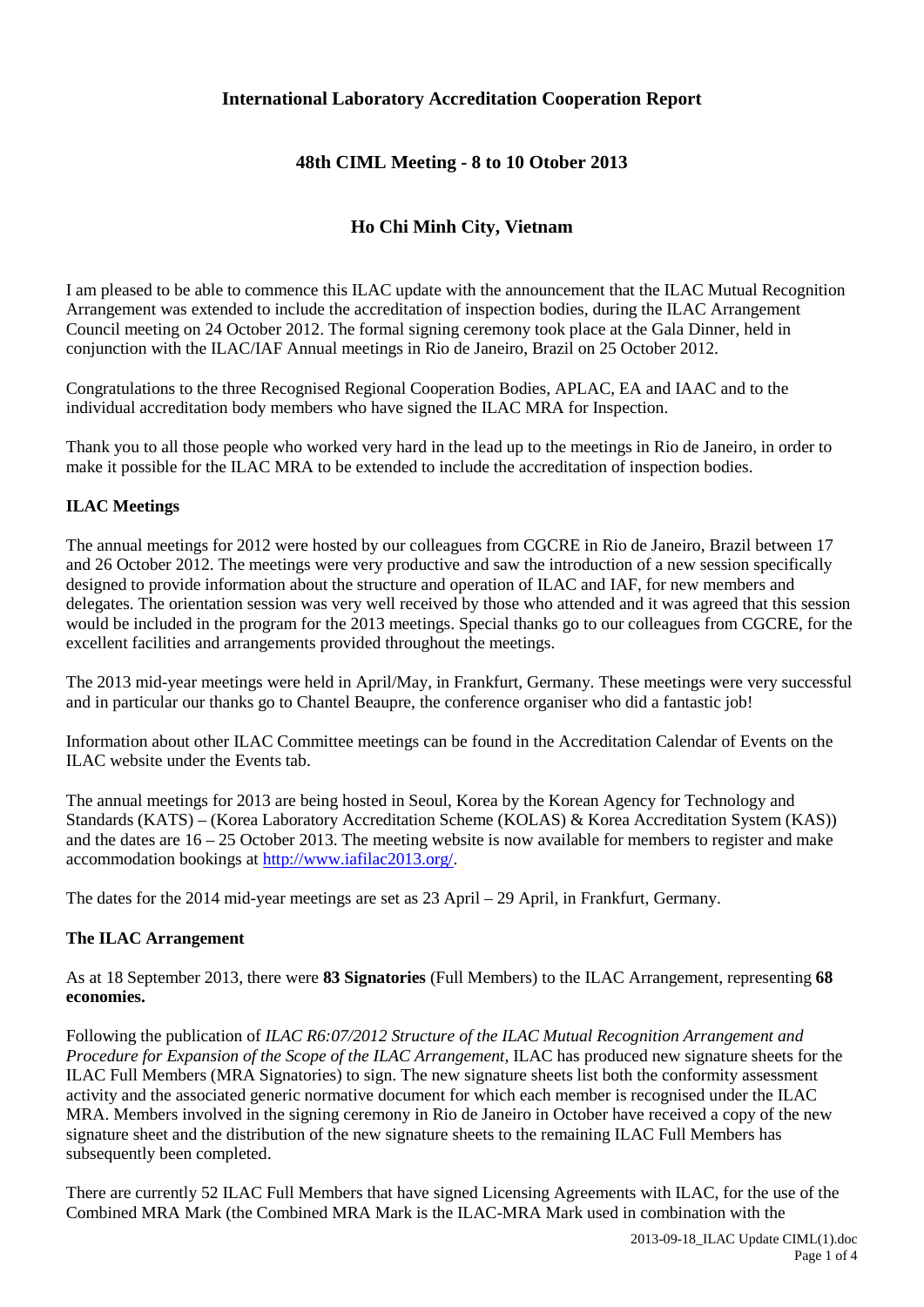accreditation body's own mark). The registration of the ILAC MRA Mark is also underway in several countries and the members in these countries are awaiting the completion of this process so they can commence using the Combined MRA Mark.

We also wrote to the accreditation bodies that are signatories to the ILAC MRA for inspection, earlier this year, reminding them that the Combined ILAC MRA Mark cannot at this stage be used by their accredited inspection bodies. ILAC continues to work on addressing the legal issues that need resolving prior to allowing accredited inspection bodies to use the Combined ILAC MRA Mark.

## **ILAC Membership**

ILAC membership as at 18 September 2013 is as follows:

- 83 Full Members (Signatories to the ILAC Arrangement) representing 68 economies;
- 17 Associates representing 29 economies;
- 18 Affiliates representing 22 economies;
- 6 Regional Cooperation Bodies
- 24 Stakeholders

The ILAC membership (total 148 bodies) now covers a total of 112 different economies worldwide and approximately 44,000 laboratories and over 7,500 inspection bodies are accredited by the 83 ILAC Full Members (signatories to the ILAC Arrangement).

### **ILAC Executive**

The ILAC Executive Committee is progressing with the overall review of the ILAC Articles and Bylaws and the process of getting an initial review by the Dutch legal experts is underway.

It was agreed by members during the ILAC General Assembly in Rio, that the revised proposal on the ILAC Voting Rules and associated information should be sent out to members for another comment period. The comment period has concluded and the comments received were reviewed during the mid-your Frankfurt meetings. The resulting amendments to the proposal are currently receiving a final review by the ILAC Executive Committee prior to being sent to the members for a 30 day ballot.

The scope of the review of the ILAC Strategic Plan has been changed to incorporate a more extensive and fundamental review process and accordingly, the ILAC Executive Committee requested the General Assembly to extend the existing strategic plan for 2 years. *ILAC Resolution GA 16.17* addresses this request.

The ILAC Executive has established a Strategic Plan Task Force and is already progressing with the fundamental review to develop proposals for the next version of the Strategic Plan. In addition, Graham Talbot (formerly a member of the ILAC Executive Committee and Chair of the ILAC MCC) has agreed to provide external assistance to the Executive in the facilitation of the review and the development of the plan. A questionnaire is currently being completed by members to ensure that the member's views can be discussed and considered fully during the development of this important document.

The ILAC Executive Committee is now finalising the review of the current ILAC Fee formula and the preparation of the plan to return the reserves to the agreed range of  $50 - 75\%$  of the total annual expenses. This information is expected to be available for distribution to members in the coming weeks.

The Adopted Resolutions of the 16<sup>th</sup> ILAC General Assembly can be downloaded from the public area of the ILAC website at [https://www.ilac.org/ga\\_resolutions.html.](https://www.ilac.org/ga_resolutions.html)

The resolutions contain details on the agreed transition periods and implementation for ISO/IEC 17020 and ISO 15189. The other resolution that will be of particular interest is *ILAC Resolution GA 16.20, As ISO Guide 34:2009 includes normative references to ISO/IEC 17025 and ISO 15189, the General Assembly resolves that accreditation of reference material producers is conducted in accordance with ISO Guide 34:2009 alone. This resolution rescinds ILAC resolution 8.12. In addition ILAC R6:07/2012 will be amended to reflect this decision.*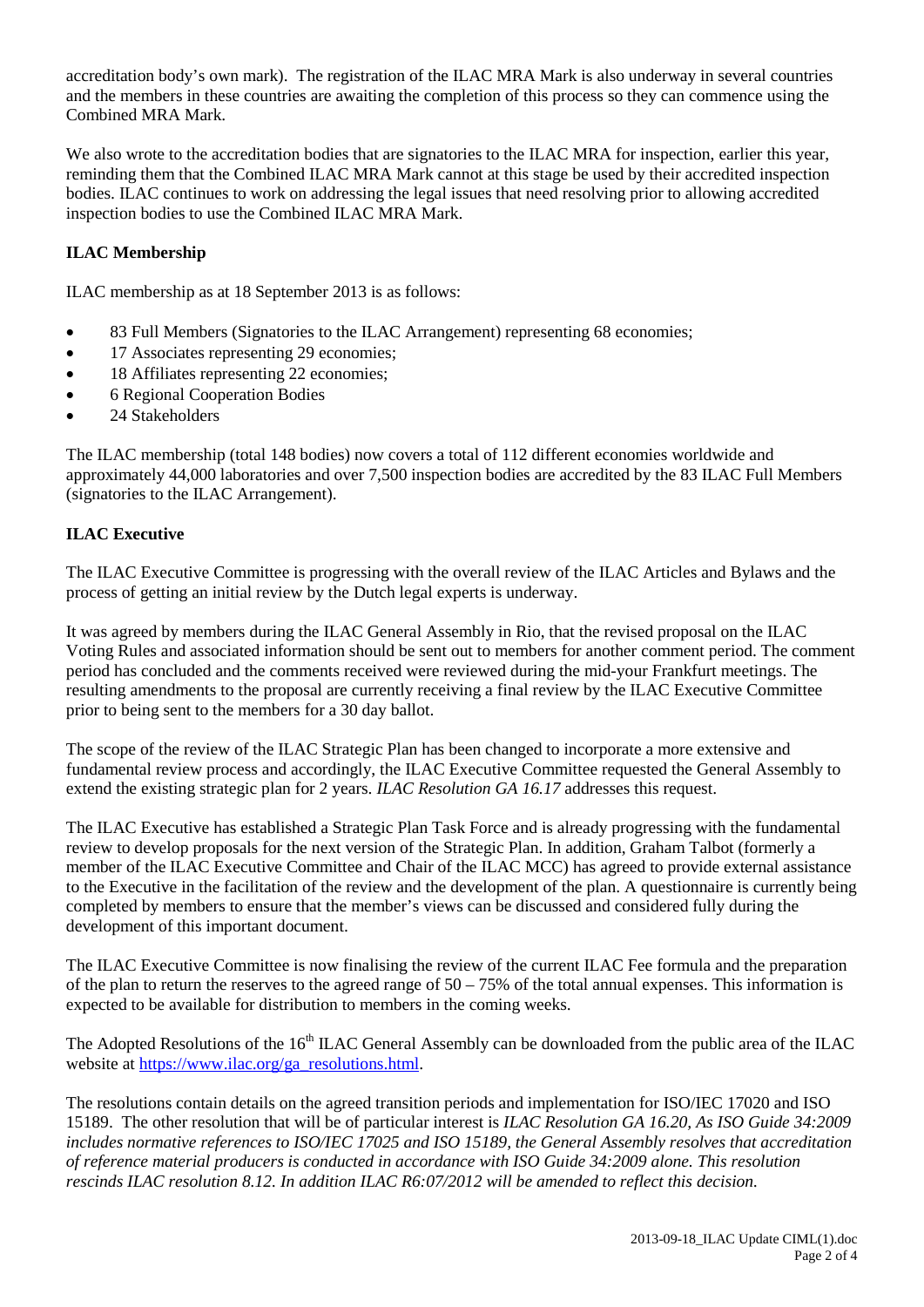Congratulations to the re-elected members of the ILAC Executive Committee and to the new members elected for the first time at the  $16<sup>th</sup> ILAC$  General Assembly. The complete list is as follows:

- Chair Peter Unger<br>
Vice-Chair Peter Unger<br>
Merih Malm Arrangement Committee Accreditation Committee Regina Robertson Inspection Committee Lal IIan<br>Marketing & Communications Committee Jon Murthy Marketing & Communications Committee Joint Development Support Committee Liliane Somma Arrangement Management Committee Unaffiliated Representative Etty Feller Laboratory Committee Steve Sidney
	- Merih Malmqvist Nilsson<br>Ileana Martinez

A special thank you is extended to the members of the ILAC Executive who did not stand for re-election, Graham Talbot and Linda Crawford, for their contributions to the work of the ILAC.

### **ILAC Liaisons**

ILAC was again represented at a number of important meetings during 2012. Some examples include the following ISO meetings - CASCO Chairman's Policy Committee (CPC), IAF/ILAC/ISO Joint Working Group, CASCO Plenary, WG 29, WG 31, TC 69 and, ISO/REMCO. ILAC also participated in the ISO TC212 Plenary, meetings of CCQM, the Joint Committees on Guides in Metrology (JCGM), and Traceability in Laboratory Medicine (JCTLM). ILAC representatives also participated in meetings of the WADA Laboratory Committee and in the regular March round of meetings with OIML and BIPM.

ILAC also attempts to have a representative at the General Assemblies of the Regional Cooperations where possible.

At the recent ILAC/IAF Annual meetings we were fortunate to receive presentations from representatives from a number of our liaison organisations including, WADA, BIPM, ISO, IEC, ITU, UNIDO, OIML and WTO. A presentation was also received from a representative from the US Food and Drug Administration.

The first major liaison activity for ILAC in 2013 was the annual meeting between ILAC and the BIPM, together with the Quadripartite meeting between ILAC, BIPM, OIML and ISO. These meetings took place on 6 and 7 March in Paris.

The CASCO meetings held in April 2013 were attended by ILAC representatives as were the WADA Laboratory Committee meetings, which were held in Sydney, Australia in mid-March and Montreal in June. The annual ISO-REMCO meeting was held in Sydney in June and was attended by ILAC Representatives as were the ISO TC 69 and TC 212 meetings and the meeting of the Joint Committees on Guides in Metrology (JCGM).

In addition to the meetings noted above, the ILAC Chair represented ILAC at a number of different events throughout the first half of 2013, including the General Assembly of the newest ILAC Regional Cooperation Body member, the Arab Accreditation Cooperation (ARAC), in late March.

The Liaison Database, located in the members area of the ILAC website, continues to serve as the main repository for the reports and documents produced as part of ILAC's liaison activity. It can be accessed via the members area of the ILAC website. (ILAC members who have not as yet sought access to the Members Area of the website can do so on-line, via the 'Home' page of the website).

ILAC thanks all of the ILAC liaison officers, and their organisations, who volunteer their time to assist ILAC in carrying out these activities for the benefit of all ILAC members.

### **ILAC Secretariat**

ILAC publications can be downloaded from the ILAC Website by clicking on the Publications and Resources button on the left hand side of the home page. Documents published in 2012 and 2013 are as follows: